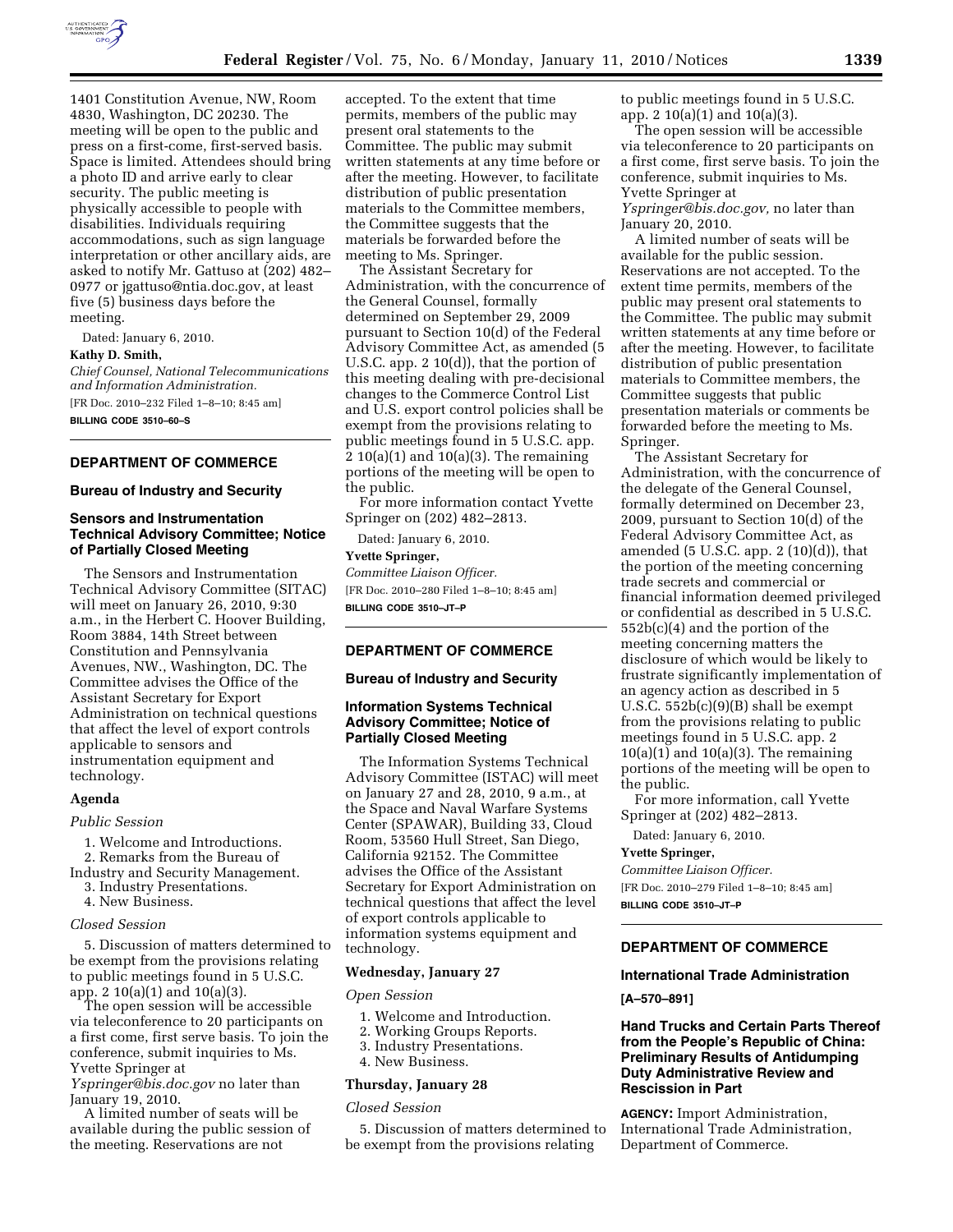**DATES:** *Effective Date:* January 11, 2010. **SUMMARY:** The Department of Commerce (the Department) is currently conducting an administrative review of the antidumping duty order on hand trucks and certain parts thereof (hand trucks) from the People's Republic of China (PRC) covering the period December 1, 2007, through November 30, 2008. We preliminarily determine that sales made by Since Hardware (Guangzhou) Co., Ltd. (Since Hardware) were made below normal value (NV). We invite interested parties to comment on these preliminary results. In addition, we are also rescinding this administrative review with respect to New–Tec Integration (Xiamen) Co., Ltd. (New–Tec).

Parties who submit comments are requested to submit with each argument a statement of the issue and a summary of the argument.

**FOR FURTHER INFORMATION CONTACT:** Fred Baker or Robert James, AD/CVD Operations, Office 7, Import Administration, International Trade Administration, U.S. Department of Commerce, 14th Street and Constitution Avenue, NW, Washington, DC 20230; telephone: (202) 482–2924 or (202) 482– 0649, respectively.

### **SUPPLEMENTARY INFORMATION:**

#### **Background**

On December 2, 2004, the Department published in the **Federal Register** the antidumping duty order on hand trucks from the PRC. *See Notice of Antidumping Duty Order: Hand Trucks and Certain Parts Thereof From the People's Republic of China*, 69 FR 70122 (December 2, 2004). On December 1, 2008, the Department published in the **Federal Register** its notice of opportunity to request an administrative review of the antidumping duty order on hand trucks from the PRC. *See Antidumping or Countervailing Duty Order, Finding, or Suspended Investigation; Opportunity to Request Administrative Review*, 73 FR 72764 (December 1, 2008). On December 30, 2008, Gleason Industrial Products, Inc., and Precision Products, Inc. (Petitioners) requested that the Department conduct an administrative review of Since Hardware, New–Tec, Qingdao Huatian Hand Truck Co., Ltd. (Huatian), and True Potential Co., Ltd. (True Potential). On February 2, 2009, the Department published in the **Federal Register** a notice of initiation of the antidumping duty administrative review of hand trucks from the PRC for the period December 1, 2007, through November 30, 2008, with respect to the four companies named above. *See* 

*Initiation of Antidumping and Countervailing Duty Administrative Reviews and Request for Revocation in Part*, 74 FR 5821 (February 2, 2009) (*Initiation Notice*).

On March 4, 2009, New–Tec provided certification that it had not shipped to the United States any subject merchandise during the period of review (POR), and requested the Department rescind the review with respect to New–Tec. On April 21, 2009, Customs and Border Protection (CBP) posted the Department's no shipments inquiry with respect to New–Tec. *See*  message number 9120201 dated April 21, 2009. The Department received no information in response to that inquiry, and found no evidence of shipments of subject merchandise to the United States by New–Tec during the POR. Therefore the Department published a notice of intent to rescind the review with respect to New–Tec on June 19, 2009. *See Notice of Partial Rescission, Intent to Rescind and Extension of Preliminary Results of Antidumping Duty Administrative Review: Hand Trucks and Certain Parts Thereof From the People's Republic of China*, 74 FR 29178 (June 19, 2009) (*Partial Rescission Notice*).

On May 1, 2009, Petitioners withdrew their requests for review of Huatian and True Potential. Because Petitioners were the only party that requested a review of Huatian and True Potential, the Department rescinded the review with respect to these companies on June 19, 2009. *See Partial Rescission Notice* at 29178.

We issued the standard antidumping duty questionnaire to Since Hardware on May 5, 2009, and received timely responses in June 2009. We issued supplemental questionnaires covering sections A, C, and D of the original questionnaire on July 7, 2009, September 18, 2009, November 6, 2009, and December 16, 2009, and received timely responses to those questionnaires.

#### **Period of Review**

The POR covers December 1, 2007, through November 30, 2008.

# **Scope of the Order**

The merchandise subject to this antidumping duty order consists of hand trucks manufactured from any material, whether assembled or unassembled, complete or incomplete, suitable for any use, and certain parts thereof, namely the vertical frame, the handling area and the projecting edges or toe plate, and any combination thereof.

A complete or fully assembled hand truck is a hand–propelled barrow consisting of a vertically disposed frame having a handle or more than one handle at or near the upper section of the vertical frame; at least two wheels at or near the lower section of the vertical frame; and a horizontal projecting edge or edges, or toe plate, perpendicular or angled to the vertical frame, at or near the lower section of the vertical frame. The projecting edge or edges, or toe plate, slides under a load for purposes of lifting and/or moving the load.

That the vertical frame can be converted from a vertical setting to a horizontal setting, then operated in that horizontal setting as a platform, is not a basis for exclusion of the hand truck from the scope of this petition. That the vertical frame, handling area, wheels, projecting edges or other parts of the hand truck can be collapsed or folded is not a basis for exclusion of the hand truck from the scope of the petition. That other wheels may be connected to the vertical frame, handling area, projecting edges, or other parts of the hand truck, in addition to the two or more wheels located at or near the lower section of the vertical frame, is not a basis for exclusion of the hand truck from the scope of the petition. Finally, that the hand truck may exhibit physical characteristics in addition to the vertical frame, the handling area, the projecting edges or toe plate, and the two wheels at or near the lower section of the vertical frame, is not a basis for exclusion of the hand truck from the scope of the petition.

Examples of names commonly used to reference hand trucks are hand truck, convertible hand truck, appliance hand truck, cylinder hand truck, bag truck, dolly, or hand trolley. They are typically imported under heading 8716.80.50.10 of the Harmonized Tariff Schedule of the United States (HTSUS), although they may also be imported under heading 8716.80.50.90. Specific parts of a hand truck, namely the vertical frame, the handling area and the projecting edges or toe plate, or any combination thereof, are typically imported under heading 8716.90.50.60 of the HTSUS. Although the HTSUS subheadings are provided for convenience and customs purposes, the Department's written description of the scope is dispositive.

Excluded from the scope are small two–wheel or four–wheel utility carts specifically designed for carrying loads like personal bags or luggage in which the frame is made from telescoping tubular materials measuring less than 5/ 8 inch in diameter; hand trucks that use motorized operations either to move the hand truck from one location to the next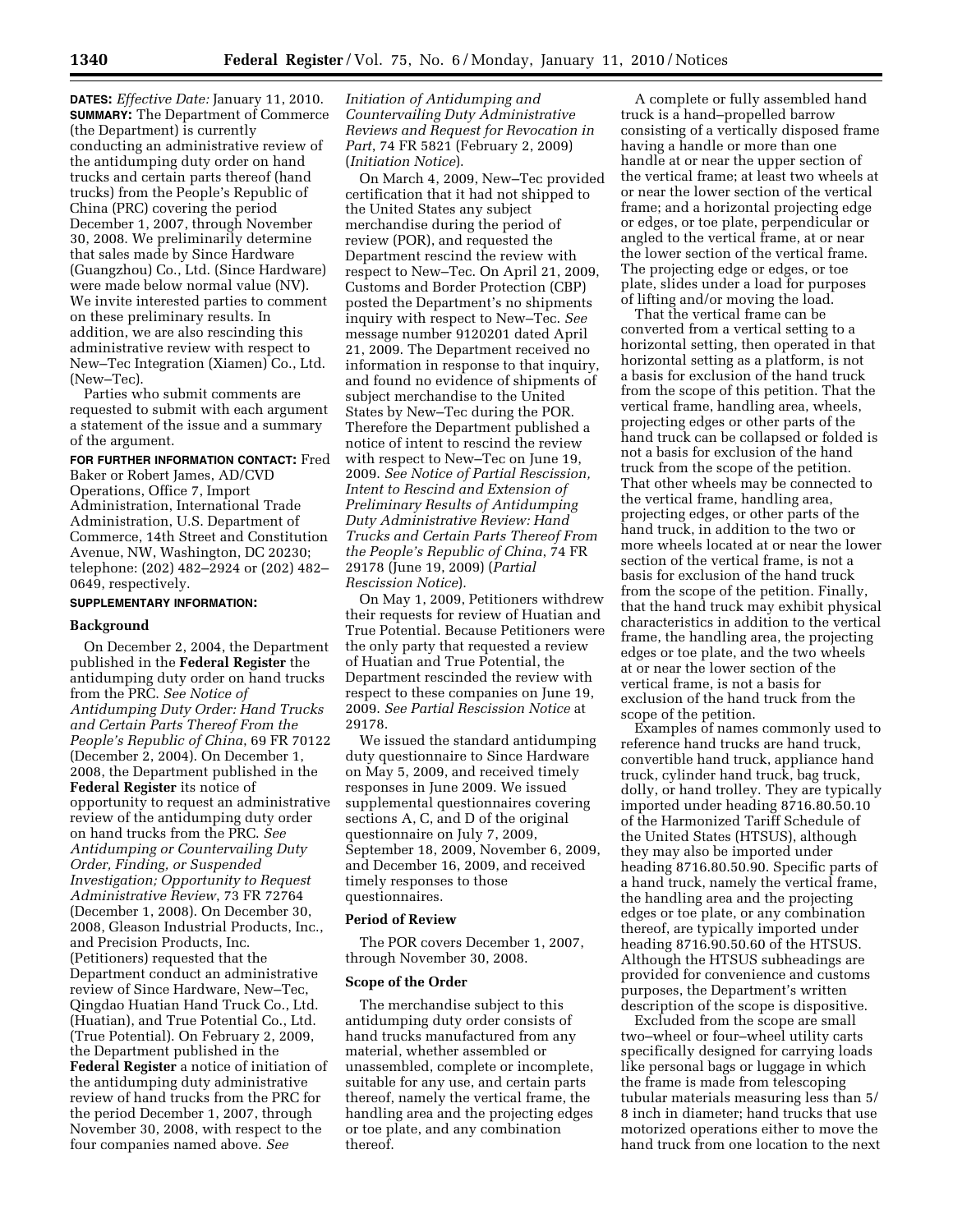or to assist in the lifting of items placed on the hand truck; vertical carriers designed specifically to transport golf bags; and wheels and tires used in the manufacture of hand trucks.

# **Non–Market Economy Country Status**

In every case conducted by the Department involving the PRC, we have treated the PRC as a non–market economy (NME) country. In accordance with section 771(18)(C)(i) of the Act, any determination that a foreign country is an NME country shall remain in effect until revoked by the administering authority. None of the parties to this proceeding have contested such treatment. Accordingly, we calculated NV in accordance with section 773(c) of the Act, which applies to NME countries.

### **Separate Rates Determination**

A designation of a country as an NME remains in effect until it is revoked by the Department. *See* section 771(18)(C) of the Act. Accordingly, the Department applies a rebuttable presumption that all companies within the PRC are subject to government control, and thus should be assessed a single antidumping duty rate. It is the Department's policy to assign all exporters of the merchandise subject to review in NME countries a single rate unless an exporter can affirmatively demonstrate an absence of government control, both in law (*de jure*) and in fact (*de facto*), with respect to exports. To establish whether a company is sufficiently independent to be entitled to a separate, company–specific rate, the Department analyzes each exporting entity in an NME country under the test established in the *Final Determination of Sales at Less than Fair Value: Sparklers from the People's Republic of China*, 56 FR 20588 (May 6, 1991), (*Sparklers*) as amplified by the *Notice of Final Determination of Sales at Less Than Fair Value: Silicon Carbide from the People's Republic of China*, 59 FR 22585 (May 2, 1994) (*Silicon Carbide*).

# *Absence of De Jure Control*

Evidence supporting, though not requiring, a finding of *de jure* absence of government control over export activities includes: (1) an absence of restrictive stipulations associated with the individual exporter's business and export licenses; (2) any legislative enactments decentralizing control of companies; and (3) any other formal measures by the government decentralizing control of companies. *See Sparklers*, 56 FR at 20589. In this administrative review, Since Hardware submitted a complete response to the separate rates section of the

Department's questionnaire. *See* Since Hardware's June 5, 2009 submission at 5–6. The evidence submitted in the instant review by Since Hardware includes government laws and regulations on corporate ownership and control (*i.e.*, the Company Law and the Foreign Trade Law of the People's Republic of China), individual business licenses, and narrative information regarding the company's operations and selection of management. The evidence Since Hardware provided supports a preliminary finding of an absence of *de jure* government control over its export activities because: (1) there are no controls on exports of subject merchandise, such as quotas applied to, or licenses required for, exports of the subject merchandise to the United States; and (2) the government of the PRC has passed legislation decentralizing control of companies. *See*  Since Hardware's June 5, 2009 submission at 5–6, and Exhibit 4 and its August 3, 2009 submission at 4 and Exhibit 7.

### *Absence of De Facto Control*

The absence of *de facto* government control over exports generally is based on whether the respondent: (1) sets its own export prices independent of the government and other exporters; (2) retains the proceeds from its export sales and makes independent decisions regarding the disposition of profits or financing of losses; (3) has the authority to negotiate and sign contracts and other agreements; and (4) has autonomy from the government regarding the selection of management. *See Silicon Carbide*, 59 FR at 22586–87; *Sparklers*, 56 FR at 20589; and *Final Determination of Sales at Less Than Fair Value: Furfuryl Alcohol From the People's Republic of China*, 60 FR 22544, 22545 (May 8, 1995).

In its June 5, 2009, submission, Since Hardware submitted evidence demonstrating an absence of *de facto*  government control over its export activities. Specifically, this evidence indicates: (1) the company sets its own export prices independent of the government and without the approval of a government authority; (2) the company retains the proceeds from its sales and makes independent decisions regarding the disposition of profits or financing of losses; (3) the company has a general manager with the authority to negotiate and bind the company in an agreement; (4) the general manager is selected by the company's board of shareholders, and the general manager appoints the company's management personnel; and (5) there is no restriction

on the company's use of export revenues.

Therefore, in the absence of both *de jure* or *de facto* government control over Since Hardware's export activities, we preliminarily find that Since Hardware has established *prima facie* that it qualifies for a separate rate under the criteria established by *Silicon Carbide*  and *Sparklers*.

### **Surrogate Country**

When the Department investigates imports from an NME country, section 773(c)(1) of the Act directs it to base NV, in most circumstances, on the NME producer's factors of production (FOPs), valued in a surrogate market–economy country or countries considered to be appropriate by the Department. In accordance with section 773(c)(4) of the Act, in valuing the FOPs, the Department shall utilize, to the extent possible, the prices or costs of FOPs in one or more market–economy countries that are at a level of economic development comparable to that of the NME country and are significant producers of comparable merchandise. The sources of the surrogate values we have used in this administrative review are discussed under the ''Normal Value'' section, below. On February 24, 2009, the Department determined that India, the Philippines, Indonesia, Colombia, Thailand and Peru are countries comparable to the PRC in terms of economic development, and requested comments from interested parties on selecting the appropriate surrogate country for this review. *See* Letter to All Interested Parties, ''Administrative Review of Hand Trucks and Certain Parts Thereof from the People's Republic of China: Surrogate Country List,'' dated March 2, 2009, at Attachment 1. No party submitted surrogate country selection comments.

The Department has examined the export levels<sup>1</sup> of subject merchandise from the above–mentioned countries and found that India, Indonesia, Thailand, Colombia, and the Philippines are significant producers of comparable merchandise. *See*  Memorandum from Fred Baker, International Trade Compliance Analyst, to Richard Weible, Office Director, "Antidumping Duty Administrative Review of Hand Trucks and Certain Parts Thereof from the People's Republic of China: Selection of a Surrogate Country,'' dated concurrently with this notice (Surrogate

<sup>1</sup>The Department was unable to find world production data for subject merchandise and relied on export data as a substitute for overall production.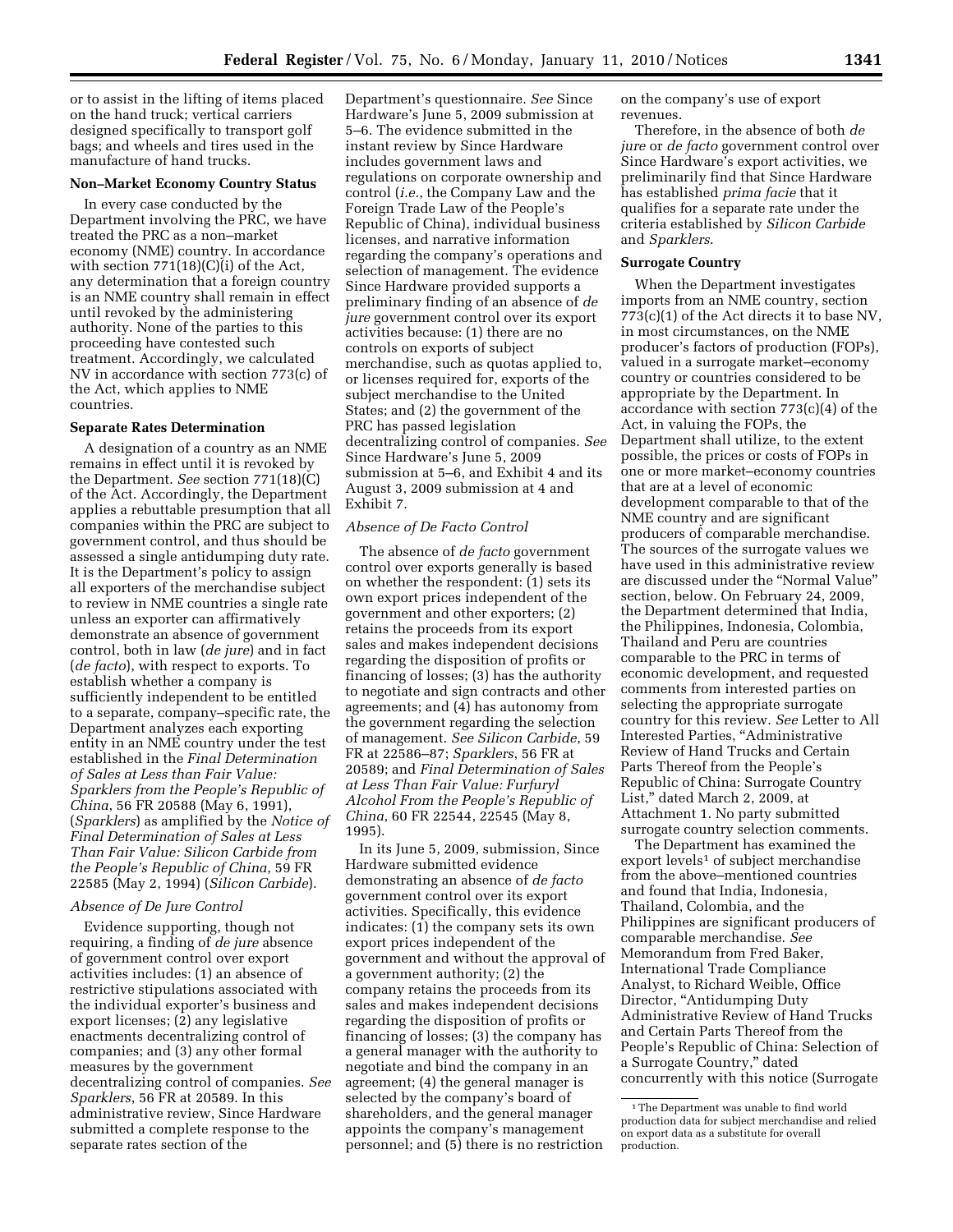Country Memorandum) at 4. However, in selecting the appropriate surrogate country, the Department also examines the availability and reliability of data from the countries deemed to be economically comparable and significant producers of subject merchandise. For a description of our practice, *see* Department Policy Bulletin No. 04.1: Non–Market Economy Surrogate Country Selection Process (March 1, 2004). India has been the primary surrogate country in numerous past segments for this proceeding. In those past segments, the Department found India's import statistics to be an available and reliable source for surrogate values. *See* Surrogate Country Memorandum at 4.

Therefore, because India: (1) is a significant producer of comparable merchandise; (2) is at a similar level of economic development as the PRC; (3) has publicly available and reliable data, which the Department has previously relied upon for numerous segments of this proceeding, the Department has selected India as the primary surrogate country, pursuant to section 773(c)(4) of the Act. *See* Surrogate Country Memorandum at 5.

However, for the input ''rubber wheels'' the Department has been unable to locate a suitable surrogate value from India. The WTA data which we relied upon for the other direct inputs reported the quantity of rubber wheels on a per– piece basis, rather than a weight basis. Thus, because the size of the units involved as reported by WTA data could vary greatly, covering wheels with rims up to two feet in diameter, we do not consider a per–piece measurement a reliable source for valuation in this review. Therefore, we have selected the Philippines as the secondary surrogate country because it reported Philippine imports of rubber wheels on a weight basis. All of the other countries on the Department's list of potential surrogate countries either had no imports of rubber wheels or, like India, reported them on a per–piece basis.

#### **Rescission in Part**

As described above, on June 19, 2009, the Department published a notice of intent to rescind the administrative review of New–Tec because it had no shipments. We gave interested parties an opportunity to comment on this preliminary intent. *See Preliminary Rescission Notice* at 29179. We received no comments. There continues to be no record evidence to suggest New–Tec had shipments or entries of subject merchandise to the United States during the POR. Therefore, in accordance with

19 CFR 351.213(d)(3), we are rescinding the review with respect to New–Tec.

### **Fair Value Comparisons**

To determine whether Since Hardware's sales of subject merchandise to the United States were made at a price below NV, we compared its U.S. price to NV, as described in the "U.S. Price'' and ''Normal Value'' sections of this notice, below.

# **U.S. Price**

We used invoice date as the date of sale because record evidence indicated the terms of Since Hardware's U.S. sales changed following the contract date. *See*  Since Hardware's October 5, 2009 submission at 2–3 and 19 CFR 351.401(i). (The Department will normally use the invoice date as the date of sale.)

In accordance with section 772(a) of the Act, we based U.S. price on the export price (EP) of the sale to the United States by Since Hardware because the first sale to an unaffiliated party was made before the date of importation, and the use of constructed export price was not otherwise warranted. We calculated EP based on the free–on-board (FOB) price to the first unaffiliated purchaser in the United States. For this EP sale, we deducted foreign inland freight and foreign brokerage and handling from the starting price (or gross unit price), in accordance with section 772(c) of the Act. For Since Hardware's U.S. sale, each of these services was provided by an NME vendor. Thus, we based the deduction of these movement charges on surrogate values.

We valued truck freight expenses using a per–unit average rate calculated from data on the following website: *http://www.infobanc.com/logistics/ logtruck.htm*. The logistics section of this website contains inland freight truck rates between many large Indian cities. We used data from this website for four months of the POR for which the website contained data. See Memorandum from Fred Baker, International Trade Compliance Analyst, through Robert James, Program Manager, to the File, "Administrative Review of Hand Trucks and Parts Thereof from the People's Republic of China: Surrogate Values for the Preliminary Results'' (Surrogate Values Memorandum) at Exhibit 5.

We valued brokerage and handling using a simple average of the brokerage and handling costs reported in public submissions filed in three antidumping duty cases. Specifically, we averaged the public brokerage and handling expenses reported by Navneet

Publications (India) Ltd. in the 2007– 2008 administrative review of certain lined paper products from India, Essar Steel Limited in the 2006–2007 antidumping duty administrative review of hot–rolled carbon steel flat products from India, and Himalaya International Ltd. in the 2005–2006 administrative review of certain preserved mushrooms from India. The Department adjusted the average brokerage and handling rate for inflation. *See* Surrogate Value Memorandum at Exhibit 8.

Our surrogate values for truck freight and for brokerage and handling were in Indian rupees. Therefore, in accordance with section 773A(a) of the Act and 19 CFR 351.415, we converted them to U.S. dollars using the official exchange rate for India recorded on the date of sale of subject merchandise in this case. *See http://www.ia.ita.doc.gov/exchange/ index.html*.

### **Normal Value**

### 1. Methodology

Section 773(c)(1)(B) of the Act provides that the Department shall determine the NV using an FOP methodology if the merchandise is exported from an NME and the information does not permit the calculation of NV using home–market prices, third–country prices, or constructed value under section 773(a) of the Act. The Department bases NV on FOPs because the presence of government controls on various aspects of NMEs renders price comparisons and the calculation of production costs invalid under the Department's normal methodologies. *See Tapered Roller Bearings and Parts Thereof, Finished or Unfinished, From the People's Republic of China: Preliminary Results of Antidumping Duty Administrative Review and Notice of Intent to Rescind in Part*, 70 FR 39744 (July 11, 2005), unchanged in *Tapered Roller Bearings and Parts Thereof, Finished and Unfinished, from the People's Republic of China: Final Results of 2003–2004 Administrative Review and Partial Rescission of Review*, 71 FR 2517 (January 17, 2006).

We calculated NV by adding the value of the FOPs, general expenses, profit, and packing costs. The FOPs for subject merchandise include: (1) quantities of raw materials employed; (2) hours of labor required; (3) amounts of energy and other utilities consumed; (4) representative capital and selling costs; and (5) packing materials. We used the FOPs that Since Hardware reported for materials, energy, labor, and packing, and valued those FOPs by multiplying the amount of the factor consumed in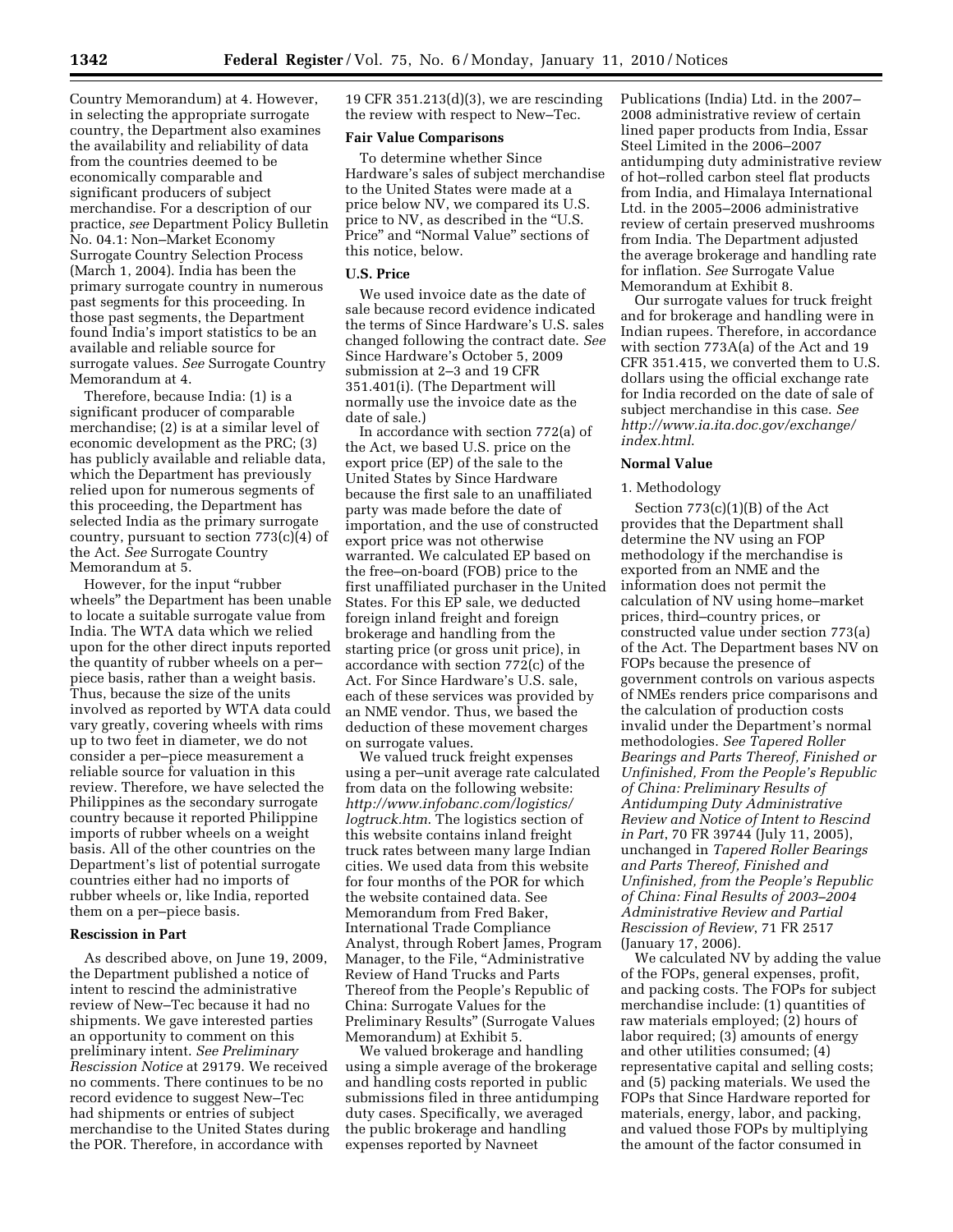producing subject merchandise by the average unit surrogate value of the factor.

In addition, we added freight costs to the surrogate costs that we calculated for material inputs. We calculated freight costs by multiplying surrogate freight rates by the shorter of the reported distance from the domestic supplier to the factory that produced the subject merchandise or the distance from the nearest seaport to the factory that produced the subject merchandise, as appropriate. Where there were multiple domestic suppliers of a material input, we calculated a weighted–average distance after limiting each supplier's distance to no more than the distance from the nearest seaport to Since Hardware. This adjustment is in accordance with the decision by the Court of Appeals for the Federal Circuit in *Sigma Corp. v. United States*, 117 F.3d 1401, 1407–1408 (Fed. Cir. 1997).

We also increased the calculated costs of the FOPs for surrogate general expenses and profit. *See* Surrogate Values Memorandum at Exhibit 7.

### 2. Selection of Surrogate Values

In selecting surrogate values, we followed, to the extent practicable, the Department's practice of choosing public values which are non–export averages, representative of a range of prices in effect during the POR, or over a period as close as possible in time to the POR, product–specific, and tax– exclusive. *See*, *e.g.*, *Notice of Preliminary Determination of Sales at Less Than Fair Value, Negative Preliminary Determination of Critical Circumstances and Postponement of Final Determination: Certain Frozen and Canned Warmwater Shrimp From the Socialist Republic of Vietnam*, 69 FR 42672, 42682 (July 16, 2004), unchanged in *Final Determination of Sales at Less Than Fair Value: Certain Frozen and Canned Warmwater Shrimp From the Socialist Republic of Vietnam*, 69 FR 71005 (December 8, 2004). We also considered the quality of the source of surrogate information in selecting surrogate values. *See Manganese Metal From the People's Republic of China; Final Results and Partial Rescission of Antidumping Duty Administrative Review*, 63 FR 12440 (March 13, 1998). Where we could obtain only surrogate values that were not contemporaneous with the POR, we inflated (or deflated) the surrogate values using the Indian wholesale price index (WPI) as published in *International Financial Statistics* by the International Monetary Fund. *See* Surrogate Values Memorandum at Exhibit 1.

In calculating surrogate values from import statistics, in accordance with the Department's practice, we disregarded statistics for imports from NME countries and countries deemed to maintain broadly available, non– industry-specific subsidies which may benefit all exporters to all export markets (*e.g.*, Indonesia, South Korea, and Thailand). *See*, *e.g.*, *Final Determination of Sales at Less Than Fair Value: Certain Automotive Replacement Glass Windshields From The People's Republic of China*, 67 FR 6482 (February 12, 2002) and accompanying Issues and Decision Memorandum at Comment 1; *see also Notice of Preliminary Determination of Sales at Less Than Fair Value, Postponement of Final Determination, and Affirmative Preliminary Determination of Critical Circumstances: Certain Color Television Receivers From the People's Republic of China*, 68 FR 66800, 66808 (November 28, 2003), unchanged in *Notice of Final Determination of Sales at Less Than Fair Value and Negative Final Determination of Critical Circumstances: Certain Color Television Receivers From the People's Republic of China*, 69 FR 20594 (April 16, 2004). Additionally, we excluded from our calculations imports that were labeled as originating from an unspecified country because we could not determine whether they were from an NME country.

Except as noted in the section entitled "Surrogate Country," above, we valued all direct materials (zinc–galvanized cold–rolled steel plate, zinc–galvanized hot–rolled steel tube, aluminum tube, aluminum parts, PP plastic parts, PVC plastic parts, zinc–galvanized iron clip, lock washer, spring, tapping screw, bolt, nut, rivet, and welding rod) using weighted–average Indian import values derived from the World Trade Atlas online (WTA), for the period December 2007 through November 2008. *See*  Surrogate Values Memorandum at Exhibit 2. We valued rubber wheels using WTA data for imports to the Philippines for the same December 2007 through November 2008 period. *Id.* In addition, we valued packing material inputs (corrugated paper, plastic strip, label, steel clip, polyethylene plastic sheet, and the instruction manual) with weighted–average Indian import values derived from the WTA for the period December 2007 through November 2008. *Id.* at Exhibit 4. The Indian import statistics obtained from the WTA were published by the Indian Directorate General of Commercial Intelligence and Statistics, Ministry of Commerce of

India, and are contemporaneous with the POR.

Energy inputs consisted of argon gas and electricity. We valued argon gas using weighted–average Indian import values derived from the WTA for the period December 2007 through November 2008. *See* Surrogate Values Memorandum at Exhibit 3. We valued electricity using price data for small, medium, and large industries, as published by the Central Electricity Authority of the Government of India in its publication titled *Electricity Tariff & Duty and Average Rates of Electricity Supply in India*, dated March 2008. These electricity rates represent actual country–wide publicly–available information on tax–exclusive electricity rates charged to industries in India. We did not inflate this value because utility rates represent current rates, as indicated by the effective dates listed for each of the rates provided. *See*  Surrogate Value Memorandum at Exhibit 3 for our computation.

We valued truck freight expenses for inputs using the same surrogate data source we used for valuing domestic inland freight for Since Hardware's U.S. sale (*i.e.*, we used data from the website *http://www.infobanc.com/logistics/ logtruck.htm*, which contains inland freight truck rates between many large Indian cities). *See* Surrogate Values Memorandum at Exhibit 5.

The electricity and truck freight expenses were denominated in Indian rupees. Therefore, in accordance with section 773A(a) of the Act and 19 CFR 351.415, we converted them to U.S. dollars using the official exchange rate for India recorded on the date of sale of subject merchandise in this case. See *http://www.ia.ita.doc.gov/exchange/ index.html*.

The Department's regulations require the use of a regression–based wage rate. *See* 19 CFR 351.408(c)(3). Therefore, to value labor, the Department used the regression–based wage rate for the PRC published on the Import Administration website. *See* the IA website at: *http:// ia.ita.doc.gov/wages/07wages/2009– 2007–wages.html#table1*.

To value the surrogate financial ratios for factory overhead (OH), selling, general & administrative (SG&A) expenses, and profit, the Department prefers to use contemporaneous, publicly available and subsidy–free financial statements of companies producing comparable merchandise from the surrogate country. For these preliminary results, Department used the 2005–2006 financial statement of Godrej & Boyce Manufacturing Company Limited (Godrej & Boyce), an Indian producer of comparable